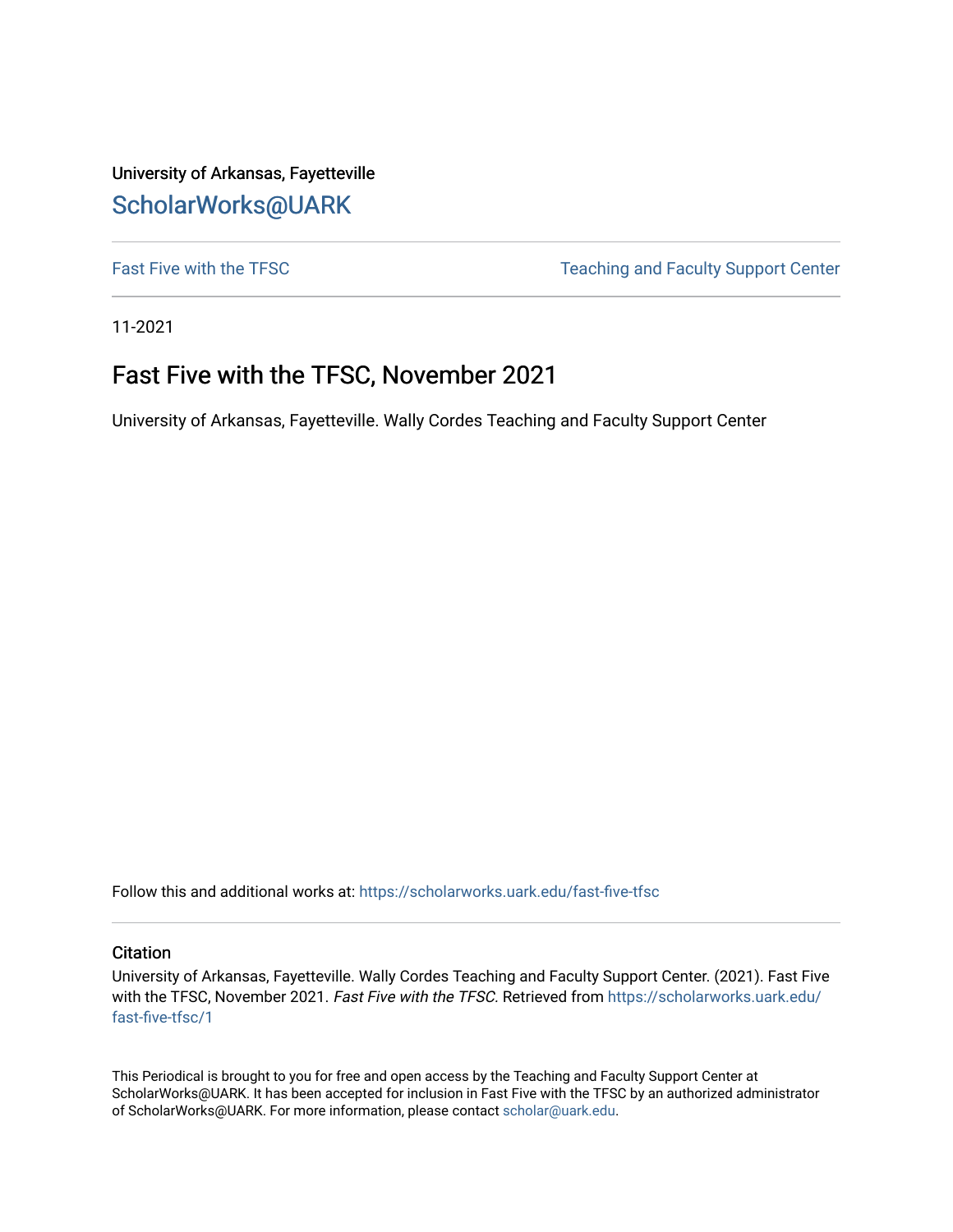# **Fast Five with the TFSC**

### *A Newsletter for First Year Faculty at the University of Arkansas*

### November 2021 Theme: Stress management

#### **3 Quick Tips from the TFSC Co-Directors:**

- **1.** Try reframing: Instead of saying, "I have to grade papers" say, "I'm excited to see what the student learned about this topic." When feeling overwhelmed, say what there is to be grateful for. "I am grateful to have an opportunity to mentor so many bright students." The emotions are still there, but reframing gives us the power to interpret them more positively.
- **2.** Give yourself something to look forward to meeting a colleague for coffee, walking on Old Main lawn and seeing the trees change for fall (they are usually spectacular), or taking a weekend trip. Having something positive to look forward to reduces stress and boosts your mood.
- **3.** Take time each day to disconnect from everything either sitting quietly, doing a hobby you enjoy, going for a walk – even five minutes can help with stress. As the semester goes on things get busier, and it becomes even more important to plan small breaks in your day.

## **4. An Experienced Professor's Best Tip:**

Professor **John Pijanowski** of the Curriculum and Instruction Department in the College of Education and Health Professions is a former co-director of the TFSC, a Baum Teaching Award recipient, and a Fulbright Scholar. He's also a Faculty Fellow for the Office of Faculty Affairs to support faculty wellbeing and will be offering sessions related to stress in the Spring 2022 semester.

Think of a time during a relatively normal day when you felt present and at ease…



What was happening in that moment? What were you doing? If others were there, what were they doing? Could you re-create it for yourself, or help create that experience for others?

Faculty stress is a huge, multifaceted, and pervasive topic. It is also personal to each of us because we all feel it a bit differently. However, I do think that faculty generally tend to experience some common stressors and similar obstacles to addressing them. Two issues that primarily seem to come up repeatedly are:

- 1. Faculty life can lend itself to working in isolation.
- 2. The work is never 'done' and is always available.

Both of those issues contributed to faculty stress before the pandemic, and both became even more prominent during the pandemic. These are two, of many, issues we are exploring with Vice Provost Kathy Sloan to identify the spaces and opportunities for building communities on campus and explore the sense of 'belonging' people feel here. We are also looking forward to working with faculty to identify the sorts of systemic supports, activities, and new tools we think might help faculty improve their overall wellbeing.

My personal experience has been that when I do identify those moments throughout the week that can make a big difference in reducing my stress that I schedule them with the same commitment that I would a class I was teaching. I would not skip a class or check my email during a class and so for me those